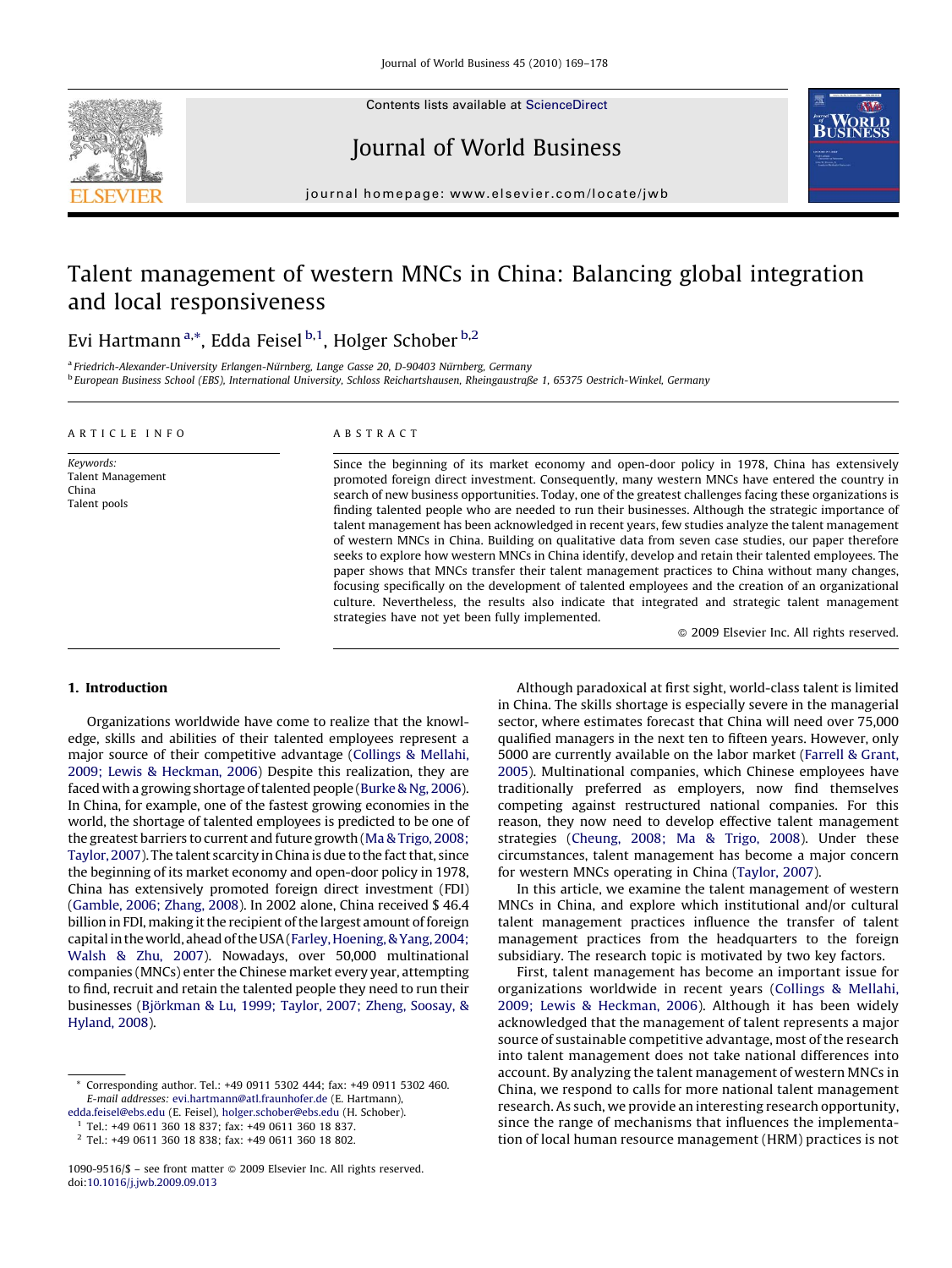yet well understood (Bjö[rkman, Smale, Sumelius, Suutari, & Lu,](#page--1-0) [2008; Bousseebaa & Morgan, 2008\)](#page--1-0).

Second, when transferring HRM practices from the headquarters to foreign subsidiaries, western MNCs typically need to counterbalance globally standardized HRM practices while simultaneously responding to local demands (Bjö[rkman et al.,](#page--1-0) [2008](#page--1-0)). In order to assess the successful transfer of HRM practices from the home office to a foreign subsidiary, Bjö[rkman](#page--1-0) [and Lervik \(2007\)](#page--1-0) propose three dimensions: the degree to which practices are implemented, internalized and integrated in the recipient unit. With regard to the integration of HRM mechanisms, [Kim, Park, and Prescott \(2003\)](#page--1-0) differentiate between four global integration modes – centralization, formalization, information and people-based. For China, [Smale](#page--1-0) [\(2008\)](#page--1-0) showed that MNCs apply all four integration mechanisms to achieve the desired level of global consistency and local sensitivity.

Besides internal organizational factors, the transfer of HRM practices is also influenced by external contextual factors ([Gomez & Sanchez, 2005\)](#page--1-0). In order to transfer HRM practices from home country operations to China, both institutional factors and cultural differences have been purported to influence the adaption and responsiveness of HRM practices ([Gamble, 2003\)](#page--1-0). With regard to the institutional environment, the new intuitionalism provides explanations for the behavior of organizations in their external host-country environment. [DiMaggio and](#page--1-0) [Powell \(1983\)](#page--1-0) distinguish between coercive, mimetic and normative isomorphism, which describe three behaviors of organizations within their institutional environment. For China, Bjö[rkman \(2003\)](#page--1-0) suggests that "mimetic isomorphism" – the adoption of the successful behavior of other organizations in the local context – influences the implementation of the HRM practices of MNCs in China. This view is in line with previous research, which observed the attempt of MNCs to introduce globally consistent practices to their Chinese subsidiaries (Bjö[rkman et al., 2008; Braun & Warner, 2002; Gamble, 2006\)](#page--1-0). Besides differences in the institutional context, numerous Chinese cultural characteristics influence the implementation of HRM practices of MNCs in China. These include, for example, respect for elders and those positioned further up in hierarchies, the significance of ''saving face'' and harmony, and the importance of personal relationships ("guanxi") between different members of the same group (Bjö[rkman & Lu, 1999; Gamble,](#page--1-0) [2003; Lockett, 1988; Wong & Slater, 2002](#page--1-0)). With regard to implementing HRM practices, several studies argue that cultural demands hinder the total transfer of HRM policies and practices from the home country operations to China (Bjö[rkman & Lu,](#page--1-0) [1999; Easterby-Smith, Malina, & Lu, 1995; Li & Scullion, 2006;](#page--1-0) [Lockett, 1988\)](#page--1-0).

In this article, we provide in-depth company-level insight into the talent management of western MNCs in China, with a specific focus on internal talent pools, as proposed by [Collings and Mellahi](#page--1-0) [\(2009\).](#page--1-0) In particular, the paper aims to answer the following two research questions: How do western MNCs in China identify, develop and retain talented employees? Do institutional and/or cultural influences lead to the adaptation of talent management practice to the focal subsidiary in China?

The paper is structured as follows. The next section reviews previous literature on talent management and endeavors to clarify the concept of ''talent management.'' We then introduce our underlying research framework, followed by the research methodology. The results section provides findings from seven case studies. The paper concludes with a discussion and conclusion section in which our results are summarized, including managerial and theoretical implications and limitations, and suggestions for further research.

#### 2. Conceptual background of talent management

The term ''talent management'' became prominent around ten years ago, when the management consulting firm McKinsey reported that employers face a ''war for talents'' and find it hard to recruit talented employees due to tight labor markets [\(Collings &](#page--1-0) [Mellahi, 2009; Zheng et al., 2008\)](#page--1-0). Since then, the topic of talent management has increased in importance and has gained attention in both the literature and in business practices. It has been claimed to be ''more critical than ever to organizational strategic success'' ([Boudreau, 2005](#page--1-0)) and a ''fast gaining top priority for organizations across countries'' [\(Bhatnagar, 2008](#page--1-0)).

Although the term "talent management" is widely used, academic research into talent management is rather fragmented. It includes various aspects of strategic HRM ([Bhatnagar, 2007;](#page--1-0) [Collings & Mellahi, 2009](#page--1-0)). In a review about the concept of talent management, [Lewis and Heckman \(2006\)](#page--1-0) identify three distinct research streams: (1) talent management as a collection of typical HRM practices, (2) talent management as a general classification of employees into different talent groups, and (3) talent management as a concept of internal talent pools. More recently, [Collings and](#page--1-0) [Mellahi \(2009\)](#page--1-0) discovered a fourth emerging research stream which highlights the identification of key positions that have a significant impact on a company's competitive advantage. The four different streams of thought will be presented briefly in the following.

The first perspective on talent management focuses primarily on the ''collection of typical HRM practices, functions or activities'' ([Lewis & Heckman, 2006,](#page--1-0) p. 140). Researchers of this stream have a broad view of talent management. Talent management can be distinguished from traditional HRM by being more strategic and future-oriented, as well as in line with the overall corporate strategic goals ([Blackman & Kennedy, 2008; Lewis & Heckman,](#page--1-0) [2006; Schweyer, 2004](#page--1-0)). In general, this perspective on talent management is relatively close to the thoughts of the strategic human resource management literature ([Collings & Mellahi, 2009\)](#page--1-0).

The second perspective on talent management views talented employees as valuable goods (''high potentials''), which need to be sought after, irrespective of the specific needs of an organization. Researchers of this stream typically classify employees into top, middle and low performers (also labeled a-, b-, and c-performers) and suggest that developmental activities should concentrate solely on top performers ([Michaels, Handfield-Jones, & Axelrod,](#page--1-0) [2001; Smart, 2005](#page--1-0)). A typical argument put forward by this perspective on talent management is that ''an organization is only as strong as its top talent'' [\(Walker & LaRocco, 2002](#page--1-0), p.12). This approach has also received a great deal of attention in practice. Its applicability must be questioned because it is not desirable to fill all positions in an organization with top performers [\(Collings &](#page--1-0) [Mellahi, 2009](#page--1-0)).

The third perspective on talent management, which concentrates on the job flow of employees within an organization, is also known as ''succession or human resource planning'' [\(Barlow, 2006;](#page--1-0) [Groves, 2007; Jackson & Schuler, 1990; Lewis & Heckman, 2006\)](#page--1-0). This approach focuses on the internal rather than the external labor market, and typically starts with the identification and mobilization of internal talent pools ([Boudreau & Ramstad, 2005;](#page--1-0) [Bryan, Joyce, & Weiss, 2006\)](#page--1-0).

The fourth perspective, which was added more recently by [Collings and Mellahi \(2009\)](#page--1-0), emphasizes the identification of key positions that have the potential to have an impact on the competitive advantage of an organization. This perspective argues that talent management should start with the identification of pivotal positions rather than of talented employees per se. Talented employees are subsequently identified and developed to fill the previously identified pivotal talent positions. An overview of the